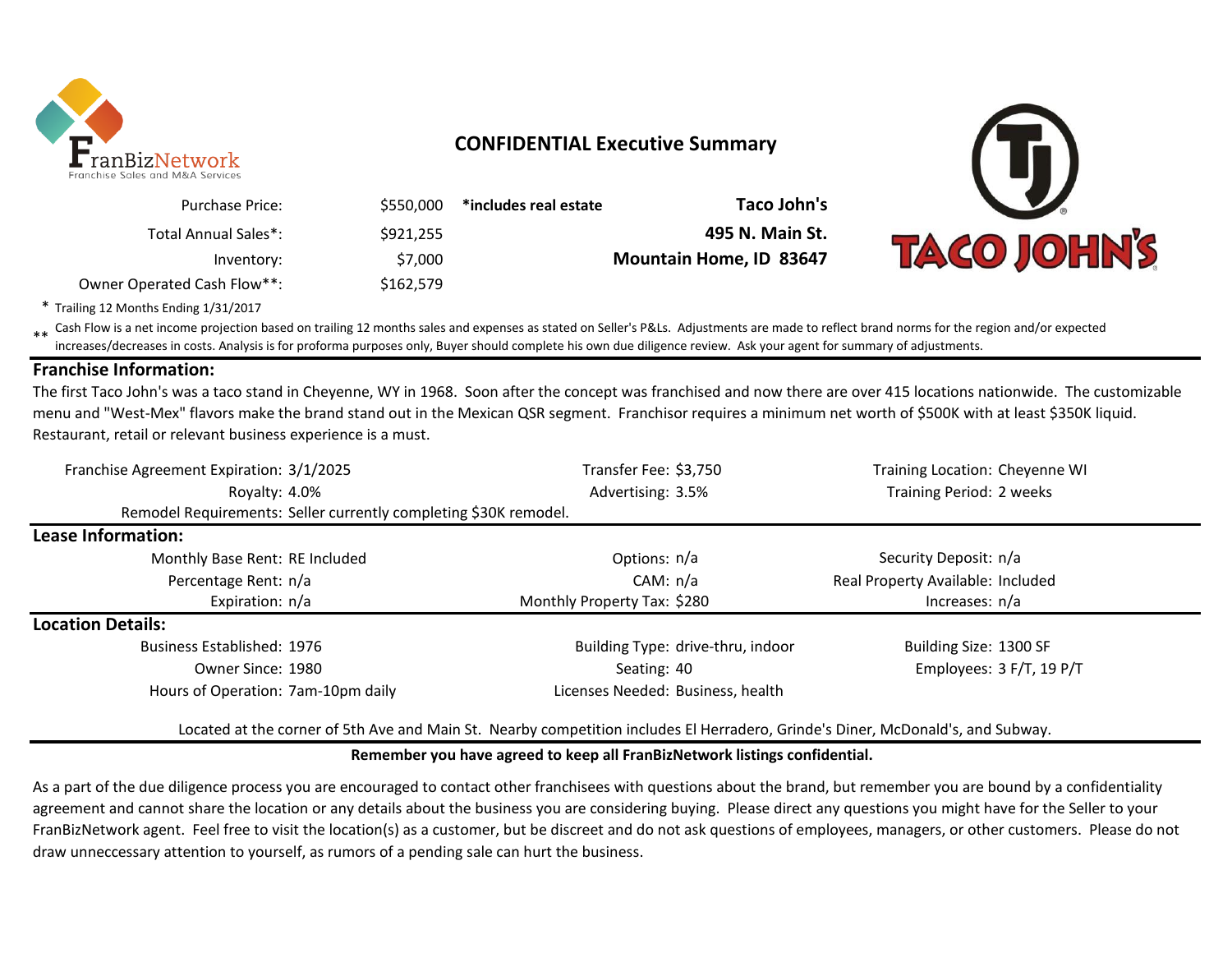



#### **MONTHLY SALES**

| Taco John's |            |            |            |          |            |          |          |            |            |          |            |            |              |
|-------------|------------|------------|------------|----------|------------|----------|----------|------------|------------|----------|------------|------------|--------------|
|             | <b>Jan</b> | <b>Feb</b> | <b>Mar</b> | Apr      | <b>May</b> | June     | July     | <b>Aug</b> | <b>Sep</b> | Oct      | <b>Nov</b> | <b>Dec</b> | <b>TOTAL</b> |
| 2014        | \$50,106   | \$51,490   | \$59,157   | \$61,226 | \$65,220   | \$62,334 | \$62,079 | \$65,785   | \$64,423   | \$63,313 | \$54,807   | \$61,347   | \$721,287    |
| 2015        | \$58,133   | \$58,446   | \$69,192   | \$68,170 | \$72,369   | \$72,503 | \$69,854 | \$74,580   | \$72,329   | \$72,653 | \$62,909   | \$64,061   | \$815,199    |
| $$ +/-$     | \$8,027    | \$6,956    | \$10,035   | \$6,944  | \$7,149    | \$10,169 | \$7,775  | \$8,795    | \$7,906    | \$9,340  | \$8,102    | \$2,714    | \$93,912     |
| $% +/-$     | 16%        | 14%        | 17%        | 11%      | 11%        | 16%      | 13%      | 13%        | 12%        | 15%      | 15%        | 4%         | 13%          |
|             |            |            |            |          |            |          |          |            |            |          |            |            |              |
| 2015        | \$58,133   | \$58,446   | \$69,192   | \$68,170 | \$72,369   | \$72,503 | \$69,854 | \$74,580   | \$72,329   | \$72,653 | \$62,909   | \$64,061   | \$815,199    |
| 2016        | \$61,457   | \$65,231   | \$75,747   | \$80,184 | \$83,598   | \$82,772 | \$84,833 | \$84,717   | \$77,541   | \$78,125 | \$73,551   | \$70,953   | \$918,709    |
| $$ +/-$     | \$3,324    | \$6,785    | \$6,555    | \$12,014 | \$11,229   | \$10,269 | \$14,979 | \$10,137   | \$5,212    | \$5,472  | \$10,642   | \$6,892    | \$103,510    |
| $% +/-$     | 6%         | 12%        | 9%         | 18%      | 16%        | 14%      | 21%      | 14%        | 7%         | 8%       | 17%        | 11%        | 13%          |
|             |            |            |            |          |            |          |          |            |            |          |            |            |              |
| 2016        | \$61,457   | \$65,231   | \$75,747   | \$80,184 | \$83,598   | \$82,772 | \$84,833 | \$84,717   | \$77,541   | \$78,125 | \$73,551   | \$70,953   | \$918,709    |
| 2017        | \$64,003   | \$0        | \$0        | \$0      | \$0        | \$0      | \$0      | \$0        | \$0        | \$0      | \$0        | \$0        | \$64,003     |
| $$ +/-$     | \$2,546    |            |            |          |            |          |          |            |            |          |            |            | \$2,546      |
| $% +/-$     | 4%         |            |            |          |            |          |          |            |            |          |            |            | 4%           |